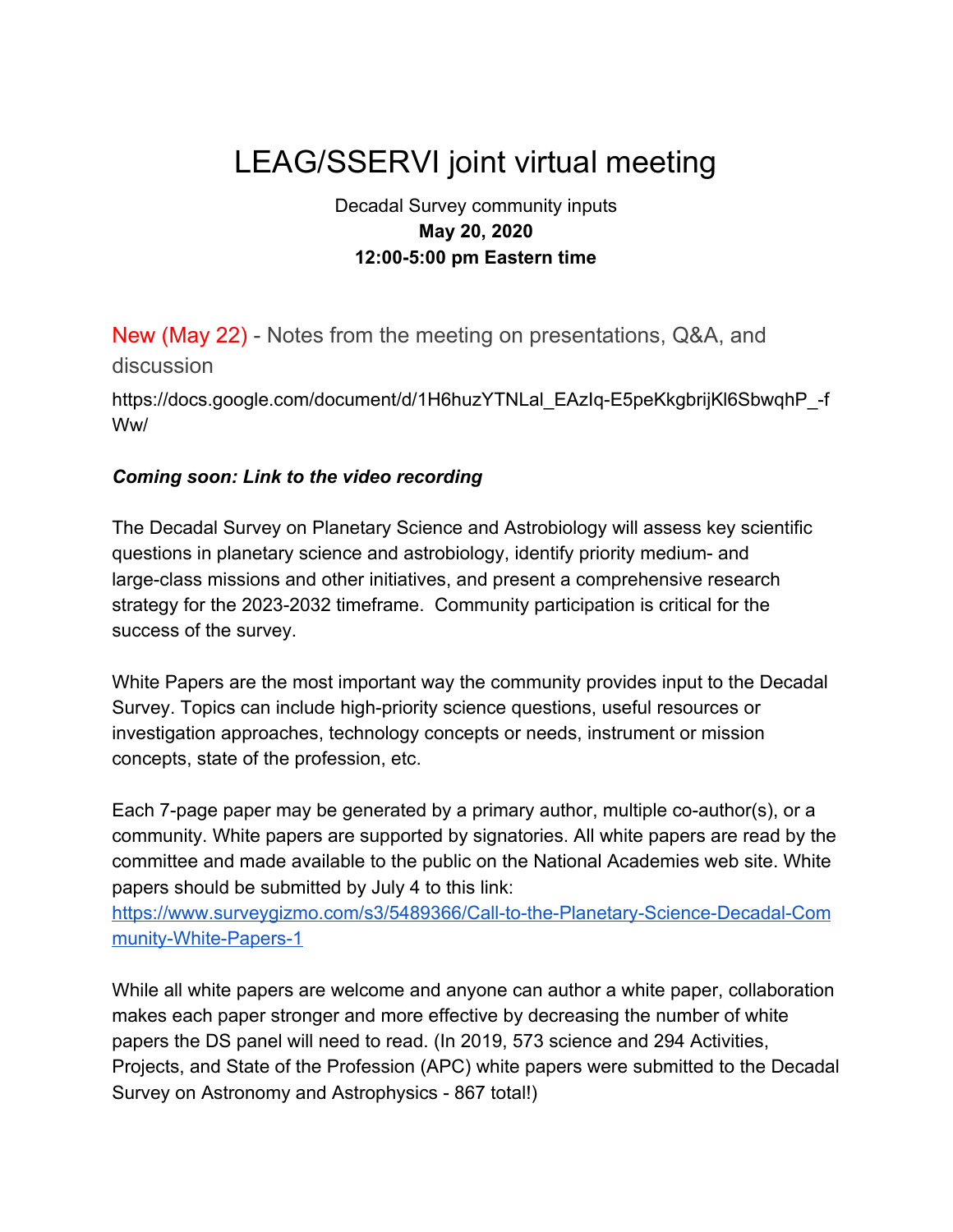We encourage the community to think broadly about the importance of lunar science topics and, if it would strengthen the effort, collaborate with other communities who are advocating similar interests and approaches. The overarching theme of lunar science is that understanding the evolution and character of our home (the Earth-Moon system) helps us understand our solar system and enables us to plan for and protect an extended future.

Effective white papers address these elements:

• **Trace** to SCEM, LER, ASM-SAT, SKGs and **identify emerging areas** of science not captured in these documents

• **Identify and prioritize** areas of scientific progress that could/should be accomplished in the decade 2023-2033, and **suggest specific approaches** that may be taken to accomplish them

• **Identify and prioritize** Research and Analysis (R&A), technology (laboratory, observing, instrument), and/or mission investments needed in the decade 2023-2033

## Meeting Goals

- 1. Facilitate collaboration and discussion on Decadal Survey white paper concepts and strategies for lunar science
- 2. Solidify commitments on white paper topics and solicit coauthors and signatories
- 3. Identify gaps and needs

### Meeting Agenda

Click here for the agenda: [LEAG/SSERVI Decadal Meeting Agenda](https://docs.google.com/spreadsheets/d/1GEgHDRuuno6U7lgyMIXwjWkyd4wRmc6QCnxVAJzm7sw/edit?usp=sharing)

Session structure:

Lightning-talk style presentations on white papers - one slide /3 min from each author. Group discussion/questions at the end of each session

Discussion prompts:

• What important topics may be missing?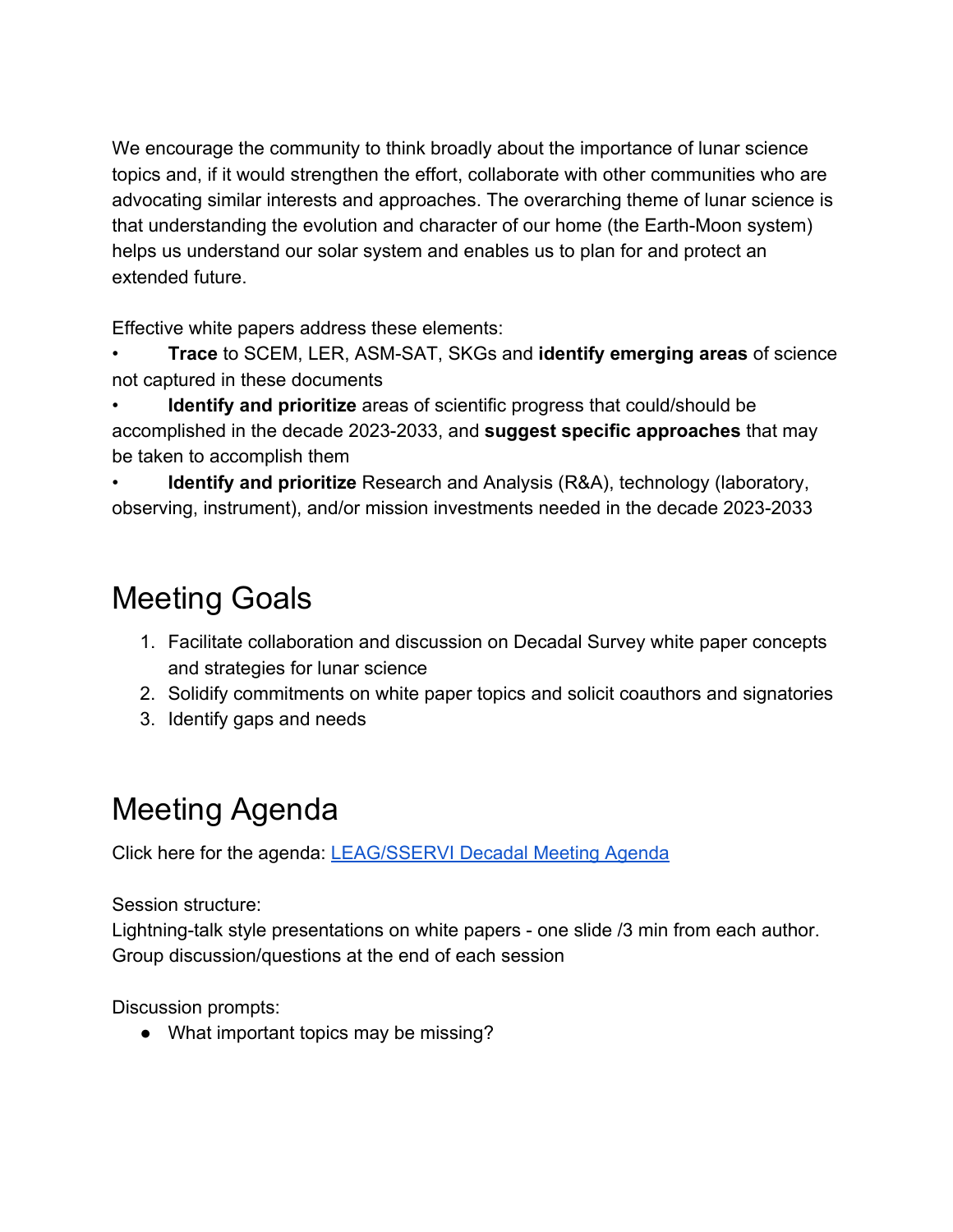- It's important to motivate the topic within a Planetary Science framework (rather than a Lunar framework) - especially true if panels are not target-based. Are we achieving that?
- What more could LEAG do to help the community develop their white papers?
- How is the pandemic affecting our goal for all voices to be heard? How can we enable our colleagues with reduced time (increased responsibilities, family, illness, etc) to fully participate in white papers?

Potential LEAG or SSERVI-sponsored white papers:

- 1. "Lunar science is planetary science" lunar science overview paper with significant progress, priorities, and investment needs (based on ASM-SAT)
- 2. "Exploration-focused lunar science" a strong, well-referenced white paper on HEO crossover, that science white papers can point to
- 3. "Lunar Science missions in the next decade" reaffirming NF cases for LGN, big basin science, and nuclear rover (updated as discussed at LEAG); reaffirming need for fair Discovery process and distinguishing CLPS from Discovery

### Presenter Preparation

Presenters, please check your assignment on the agenda and ensure you are available during your session. Each presenter should submit a one-slide overview of their white paper, identifying the primary author and point of contact, any coauthors, the topics to be considered, their significance, and recommendations being suggested. No template is provided but please ensure you are discussing your white paper - this is not a science or technology talk. Submit your one-slide presentation as a PDF to [leag.community@gmail.com](mailto:leag.community@gmail.com) by the end of the day, May 19. To facilitate the short time for presentations, all the slides will be collected and displayed by the moderator participants *will not* have the opportunity to show their own slides. Also, please dial in for a sound check in the break/discussion preceding your session.

#### White Paper Guidelines

[https://www.surveygizmo.com/s3/5489366/Call-to-the-Planetary-Science-Decadal-Com](https://www.surveygizmo.com/s3/5489366/Call-to-the-Planetary-Science-Decadal-Community-White-Papers-1) [munity-White-Papers-1](https://www.surveygizmo.com/s3/5489366/Call-to-the-Planetary-Science-Decadal-Community-White-Papers-1)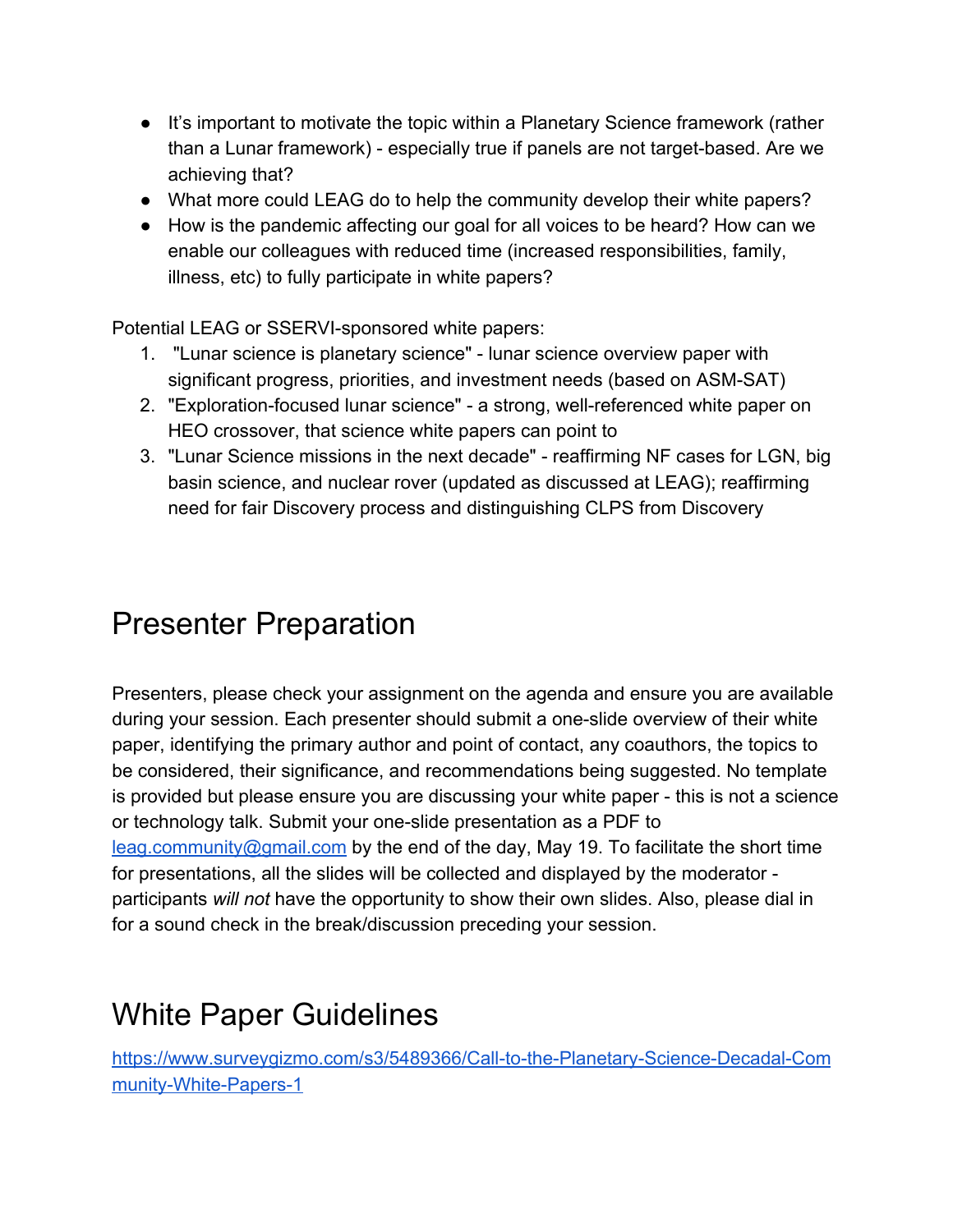- May not be more than 7 pages in length, single spaced, including all figures, tables, references and appendices. Papers can include web links to other documents among the references;
- Should include a cover page (beyond the 7-page limit) containing the title of the white paper, the primary author's name, phone number, institution, and email address, and a list of co-authors with their respective institutions;
- Use a 12-pt font with 1-inch margins on all sides of the document;
- Papers in Microsoft Word (.doc), Adobe Acrobat (.pdf) formats will be accepted. No other formats will be accepted; and
- White paper file sizes should be as small as possible. White papers larger than 50 Mb in size cannot be accepted, and files much smaller than this are encouraged. For file management purposes, please compress your figures as much as possible. You can provide hyperlinks to higher resolution versions of illustrations if you wish.

# Reference Materials

The Planetary Science Decadal Survey description and statement of task: [https://www.nationalacademies.org/our-work/planetary-science-and-astrobiology-decad](https://www.nationalacademies.org/our-work/planetary-science-and-astrobiology-decadal-survey-2023-2032) [al-survey-2023-2032](https://www.nationalacademies.org/our-work/planetary-science-and-astrobiology-decadal-survey-2023-2032)

NASA and the National Academies have given a handful of presentations in recent weeks about their plans for the upcoming Planetary Decadal survey. You can see one of them from LPSC archived here:

<https://www.hou.usra.edu/meetings/lpsc2020/virtual-meetings/>

The National Academies hosted a webinar offering early-career scientists a discussion how to be involved in a decadal, the process itself, advice and recommendations: [https://www.nationalacademies.org/event/03-27-2020/planetary-science-and-astrobiolog](https://www.nationalacademies.org/event/03-27-2020/planetary-science-and-astrobiology-decadal-survey-2023-2032-kick-off-webinar-for-early-career-professionals) [y-decadal-survey-2023-2032-kick-off-webinar-for-early-career-professionals](https://www.nationalacademies.org/event/03-27-2020/planetary-science-and-astrobiology-decadal-survey-2023-2032-kick-off-webinar-for-early-career-professionals)

Sessions at the 2019 LEAG meeting focused on the Decadal Survey are archived here: [https://www.youtube.com/watch?v=dOqSoV3mFrE&list=PLKg3EyXg9SjoUF9kjKb4Ncru](https://www.youtube.com/watch?v=dOqSoV3mFrE&list=PLKg3EyXg9SjoUF9kjKb4Ncrus76EwTAfh) [s76EwTAfh](https://www.youtube.com/watch?v=dOqSoV3mFrE&list=PLKg3EyXg9SjoUF9kjKb4Ncrus76EwTAfh)

Both LEAG and LPI have repositories of White Paper ideas where authors can find each other and collaborate.